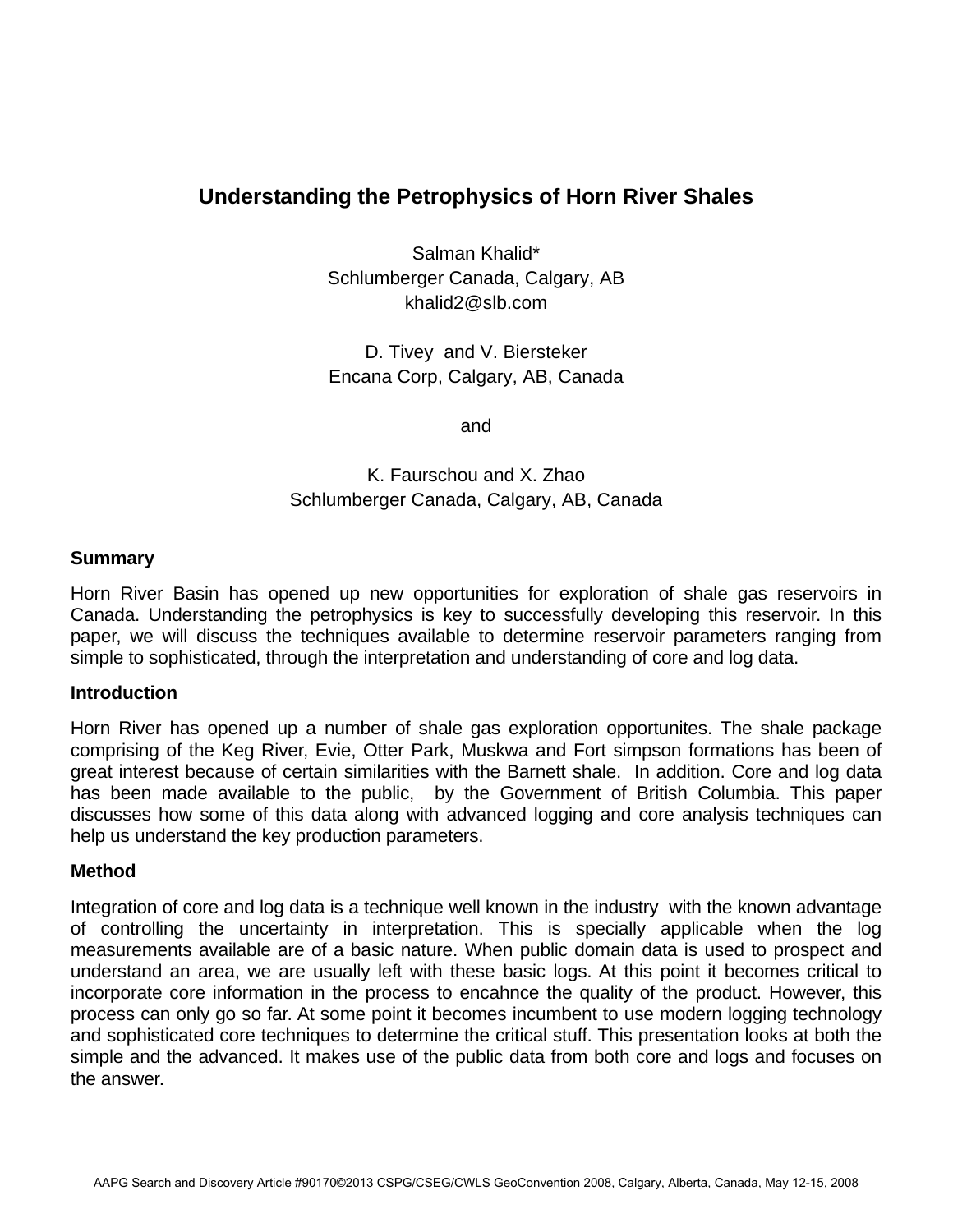The key items to be determined when establishing the producibility of such reservoirs, can be listed as detailed lithological analysis, estimation and characterization of organic content, determination of porosities in the system and last but not the least a thorough understanding the geomechanics of the rock. So the objective of any interpreation exercise should be to look at these items as much as possible.

In this paper our attempt is to show the merits and demerits of various basic techniques, and certainly the demonstration of advanced interpretation and data acquisition techniques which will get us the required information



Figure 1: Public Domain Data from a well in the Horn River Basin